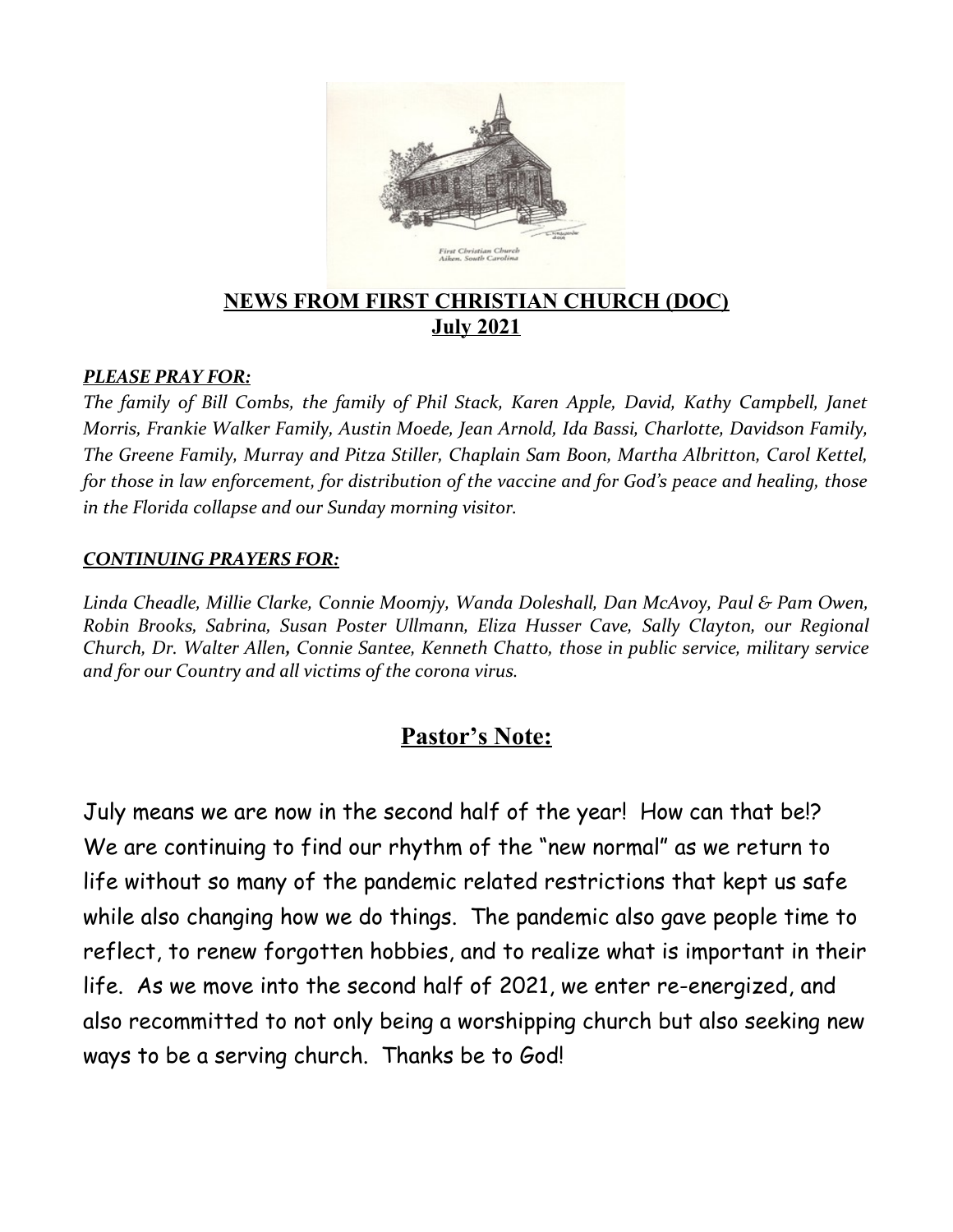# **MONTHLY VESPER SERVICE**

This year we have moved the monthly Vesper services indoors. They will be held at 6pm the last Thursday of each month through October. Vespers means "evening prayer" – the services are brief, focused on prayer and music. One benefit of being indoors is protection from the whims of the weather; the main benefit of being indoors is having Natalie able to join us and make the music more meaningful. Hope you will join us!

# **GRADUATION RECOGNITION**



On Sunday, June 6 we honored graduates with a connection to our congregation by presenting them with embossed bibles.

Peter Caldwell - graduating Aiken High School June 11, 2021 Troy Cheadle – completed his GED Frederick "Freddie" Jones – graduated Aiken High School June 2020 Victoria Jones – Graduated Lakeside High School May 2021